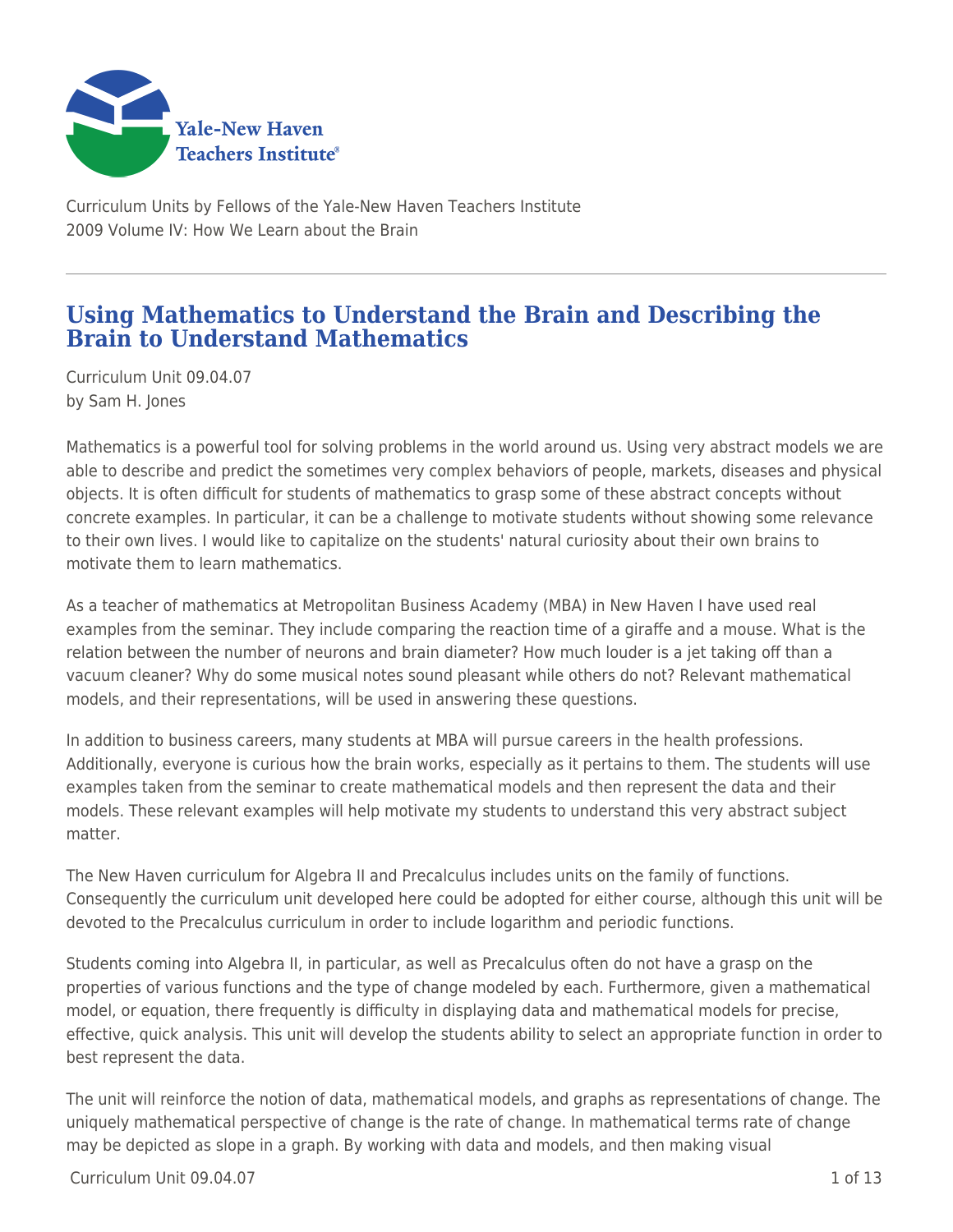representations of that change, it is intended that students will have a better understanding of this concept. Additional skills in rates, ratios and proportions will also be bolstered in depicting and analyzing the data.

Each member in the family of functions will be developed using data from the seminar. The functions included will be linear functions, power functions, quadratic functions, polynomial functions, exponential functions, logarithm functions and periodic functions.

The linear function in slope intercept form is,  $y = mx + b$  where m represents slope and b is the y intercept. This function will be used to compare the time it takes for nerve conduction to travel from the foot to the brain of the giraffe and the mouse.

The power function, in function notation, takes the form  $f(x) = x \cdot a$ , where a is a constant real number. This function will be used to show the relationship between total number of neurons and brain diameter. The quadratic function, a specific type of polynomial function, might also model the same sort of change as above, but takes the form  $f(x) = ax^2 + bx + c$ , where a, b, c are constant real numbers. The polynomial function utilizes a combination of operations on variables and constants with non-negative whole number exponents. Of these, the third degree polynomial will probably prove most useful.

The logarithm function generally may be stated in any base. The natural base of e is used in many growth functions while this unit will utilize base 10. The conventional function notation is  $f(x) = \ln(x)$  for natural base and  $f(x) = \text{Log}(x)$  for base 10. This function, in base 10, will be utilized in measuring sound levels in decibels.

Finally, periodic functions will be demonstrated. These are the trigonometric functions sine, cosine, and tangent. For modeling purposes the sine function will mostly be utilized in the form  $f(x) = a^*sin(b^*x + c) + d$ , where a is amplitude, b is the frequency, which determines period, c determines phase shift, and d determines vertical shift. This function will be used to determine the frequency of sound and the activation of the auditory system.

Using concrete and interesting data the intent is to have students better understand rate of change, how best to model and represent that change by choosing appropriate mathematical models and graphs, and apply skills involving rate, ratio, and proportion. Students will also be introduced to music theory.

## **Linear functions**

The typical nerve cell consists of a body and two kinds of branches. Dendrites receive input from other nerve cells and are usually short. Axons by contrast are often very long and may conduct impulses very rapidly. The axon terminals are positioned near an adjacent nerve or a muscle. Nerve impulses pass from the axons of one nerve to the next nerve or muscle.

Surrounding the axons is an insulating coat of material called myelin. A nerve may be a single axon or bundle of axons. Nerve impulses may move electrically in both directions, but from skin or to muscle it is normally in one direction. (Stewart)

In order to determine conduction velocity stimulating electrodes are placed beneath the skin close to a bundle of nerves. Small recording electrodes are placed on the skin over the muscles being tested. Compound action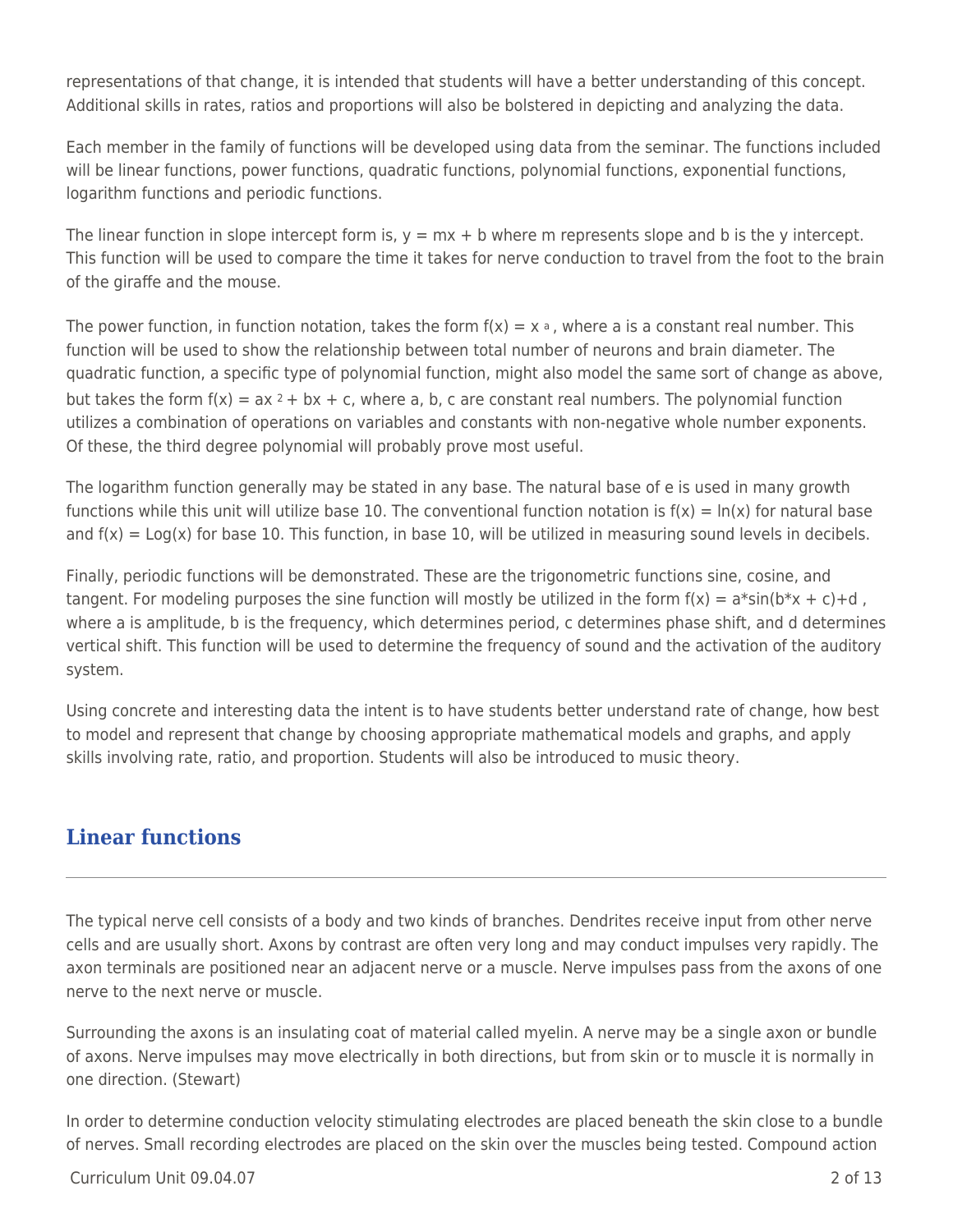potential is the sum of firing of many axons within the nerve.

For this unit idealized data will be used to study the reaction times of various animals, as well as humans. Reaction time is nerve conduction from the foot to the brain and back to the foot. The idealized universal conduction velocity will be 100 meters per second. The students will be given data such as the distance from the extremities to the cortex. For example, from the giraffe's toes to his brain is approximately 5 meters. From a mouse's toe to his brain is approximately 0.1 meters.

More detailed procedures and sample data are provided in the lesson plan that follows this section. Students will make tables and from the tables make graphs. Students will then write an equation from the data.

In addition to reviewing basic algebra concepts, students will also be reviewing the use of decimals. This section will also reinforce use of the metric system.

An example of linear equations and their graphs are presented in Figure 1.



Figure 1. source: Wikimedia

## **Power function**

The power function, in function notation, takes the form  $f(x) = x \cdot a$ , where a is a constant real number. This function will be used to show the relationship between total number of neurons and brain diameter.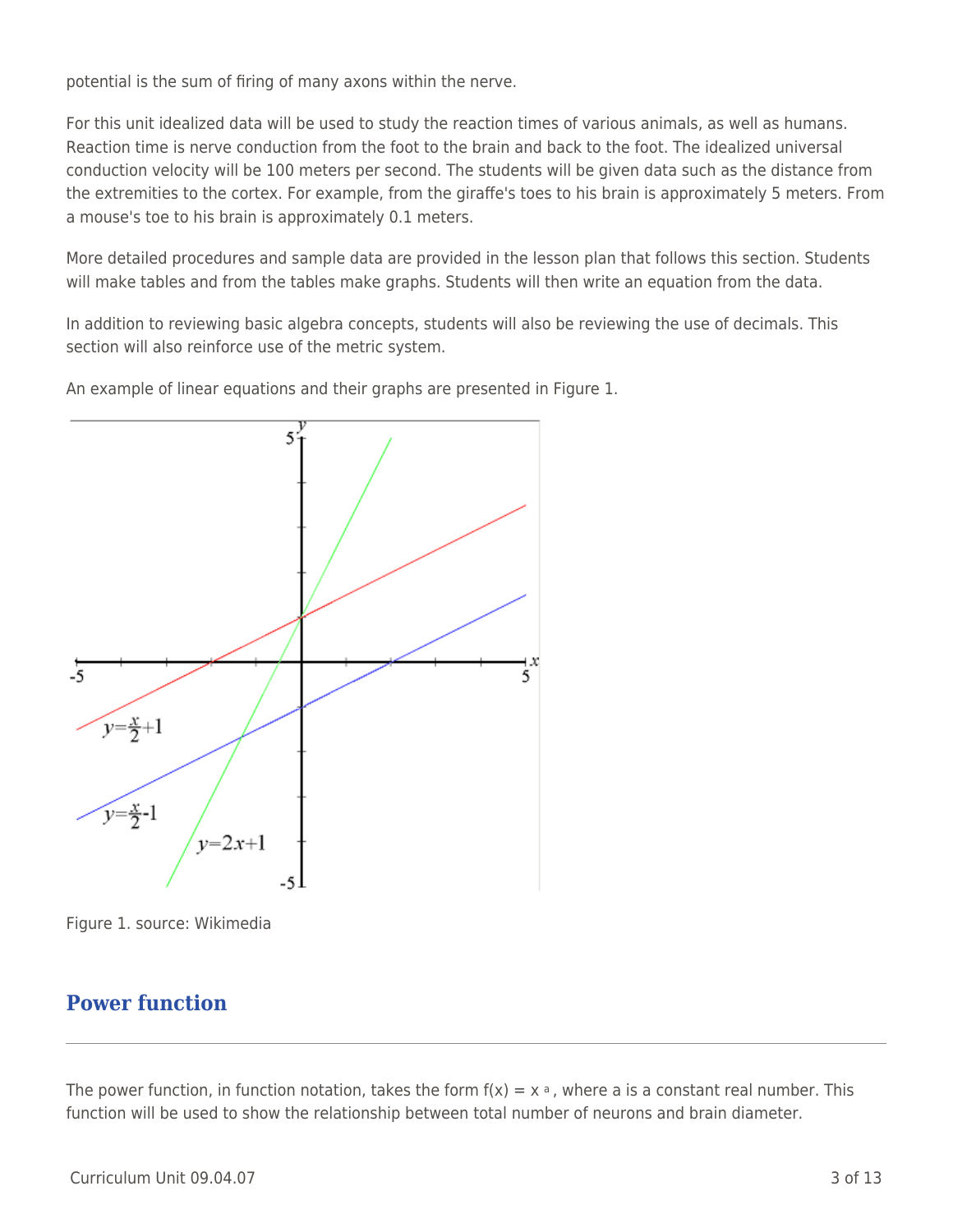The diameter of a neuron ranges in size from 4 microns to 100 microns.

(http://faculty.washington.edu/chudler/facts.html#neuron) Using the equation for the volume of a sphere,  $V =$  $(4/3)*\Pi*r$  3, and an average neuron size of 50 microns (1 micron = one millionth of a meter), students will calculate brains size based upon 100,000 neurons up to 100,000,000,000 neurons. Figure 2 are graphs of power functions.



Figure 2. source: Wikimedia

# **Logarithm function**

The logarithmic function, in base 10,  $f(x) = Log(x)$ , will be utilized in measuring sound levels in decibels. We humans are equipped with sensitive ears capable of detecting sound waves of quite low intensity. The difference in magnitude between what we call the auditory threshold, the softest noise audible to a normal ear, and the loudest audible noise is huge. For example, the magnitude of difference between the auditory threshold and the threshold of pain is some 10,000,000,000,000,000 (ie., ten to the thirteenth power). Logarithms, like scientific notation, are useful when trying to represent or communicate such large magnitudes.

Since the decibel (dB) scale is one of proportion between the baseline, auditory threshold, and an observed or recorded phenomenon the actual unit of measure is not important as the ratio will remain the same. The ratio can be expressed in the following equation:  $dB = 10*log_{10}(P_1/P_0)$  where is the baseline, or auditory threshold, and is the observed or recorded sound level. While the magnitude of difference between, say a whisper, and normal conversation may appear to be a magnitude of two or three it is actually much larger. An engaging exercise for students might be having them guess the magnitude of difference of some common sounds and then compare with what the actual dB level is.

Below are OSHA permissible noise levels. For example, a normal conversation or TV would be 60 dB, a jack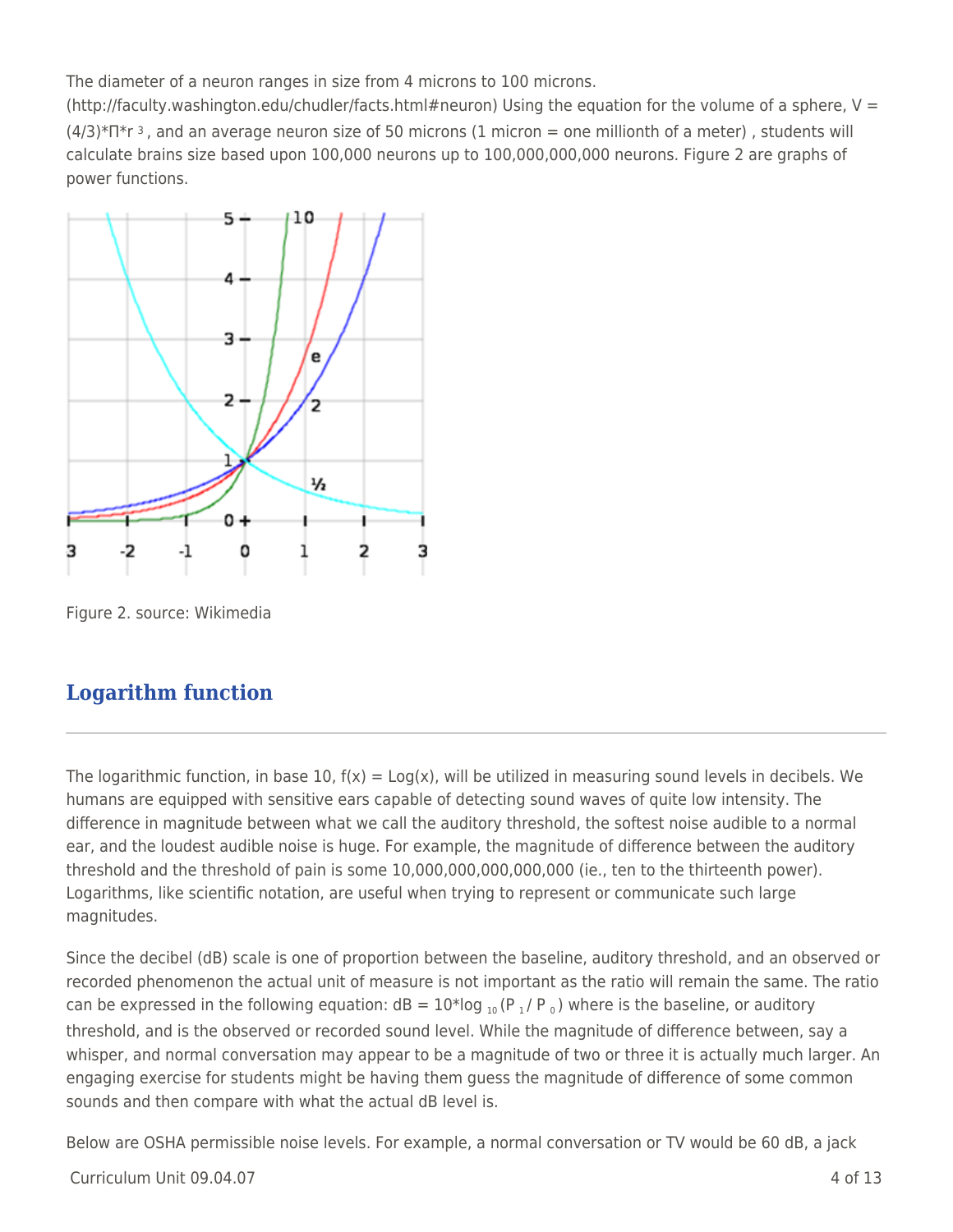hammer about 100 dB, a major highway also about 100 dB, and a jet taking off 150 dB (http://en.wikipedia.org/wiki/Sound\_pressure).

| TABLE G-16 - PERMISSIBLE NOISE EXPOSURES |
|------------------------------------------|
|                                          |

|                   | Duration per day, hours   Sound level dBA slow response |
|-------------------|---------------------------------------------------------|
|                   |                                                         |
|                   | 90                                                      |
|                   | 92                                                      |
|                   | 95                                                      |
|                   | 97                                                      |
|                   | 100                                                     |
|                   | 102                                                     |
|                   | 105                                                     |
|                   | 11 N                                                    |
| <u>1/4or less</u> | 115                                                     |
|                   |                                                         |

Enatmate(1) When the daily noise exposure is composed of two or mare periods of noise exposure of different levels, their combined effect should be considered, rather than the individual effect of each. If the sum of the following fractions:  $C(1)/T(1) + C(2)/T(2)$  $\mathcal{C}(n)/T(n)$  exceeds unity, then, the mixed exposure should be considered to exceed the limit value. On indicates the total time of exposure at a specified noise level, and In indicates the total time of exposure permitted at that level. Exposure to impulsive or impact ngise should not exceed 140 dB peak sound pressure level.

Another application of logarithms is calculating gestation periods. For example, if we know that a cell will divide approximately each week creating two cells then we can calculate how long it will take for an embryo to fully develop.

As an example we can use the development of the human brain. The newborn has about one hundred billion neurons. The formula to represent this growth pattern is  $N = 2 \times$ . If N equals one hundred billion we can then solve, using the logarithm base 2 as follows:  $x = log_2 100,000,000,000$ . Using a calculator we find that x is approximately 36.54 weeks.

Other examples may also be used. The graph of log  $_{10}$  (x) is shown in figure 3.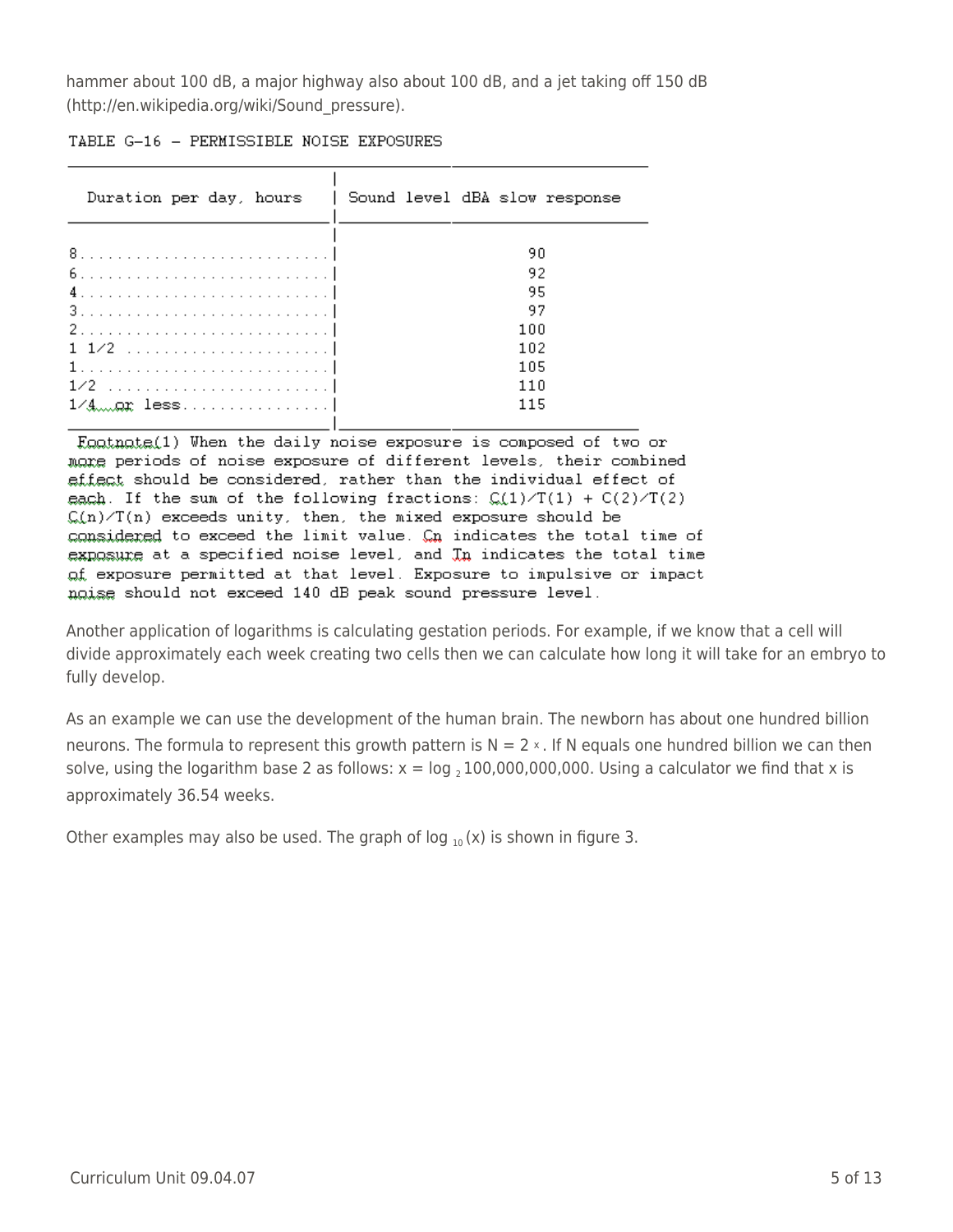

Figure 3. source: Wikimedia

### **Sine function**

Harmony is a function of the relationship between the pitches of different tones either in sequence or sounded at the same time. Within these tonal contexts the pitches set up expectations as to what will come next. The skillful composer arranges these progressions to either meet or violate the listener's expectations for artistic purposes. (Levitin, 2006, p.17).

Jonah Lehrer (2006) suggests that Stravinsky understood, ahead of the science confirming it, that these expectations that we have are learned. If the listener's expectations are not met the piece may be considered disagreeable or discordant. In Rites of Spring Stravinsky violates many of the then current expectations and the work was initially considered discordant. Eventually the piece became accepted and well liked.

Daniel Levitin explains in his PBS show, The Music Instinct, that every object has the capacity to vibrate and make sound. Music is organized sound. When we hear music we are literally being touched and moved. The sound waves hit our eardrums and move the fluid in the cochlea against the hair cells which are laid out from low to high frequency. This is transmitted through the brain stem to the auditory cortex which is laid out in pitch order. It was previously thought that there was a music center in the brain. It is now believed that there are many parts of the brain involved, much like a neural orchestra. Different parts of the brain are affected by the different musical elements of pitch, timbre, tempo, harmony, and melody.

One apparent universal element of music worldwide is the octave. There also appears to be a certain predilection for consonance as opposed to dissonance. The elements of lullabies seem to be universal in the type of consonance that they have.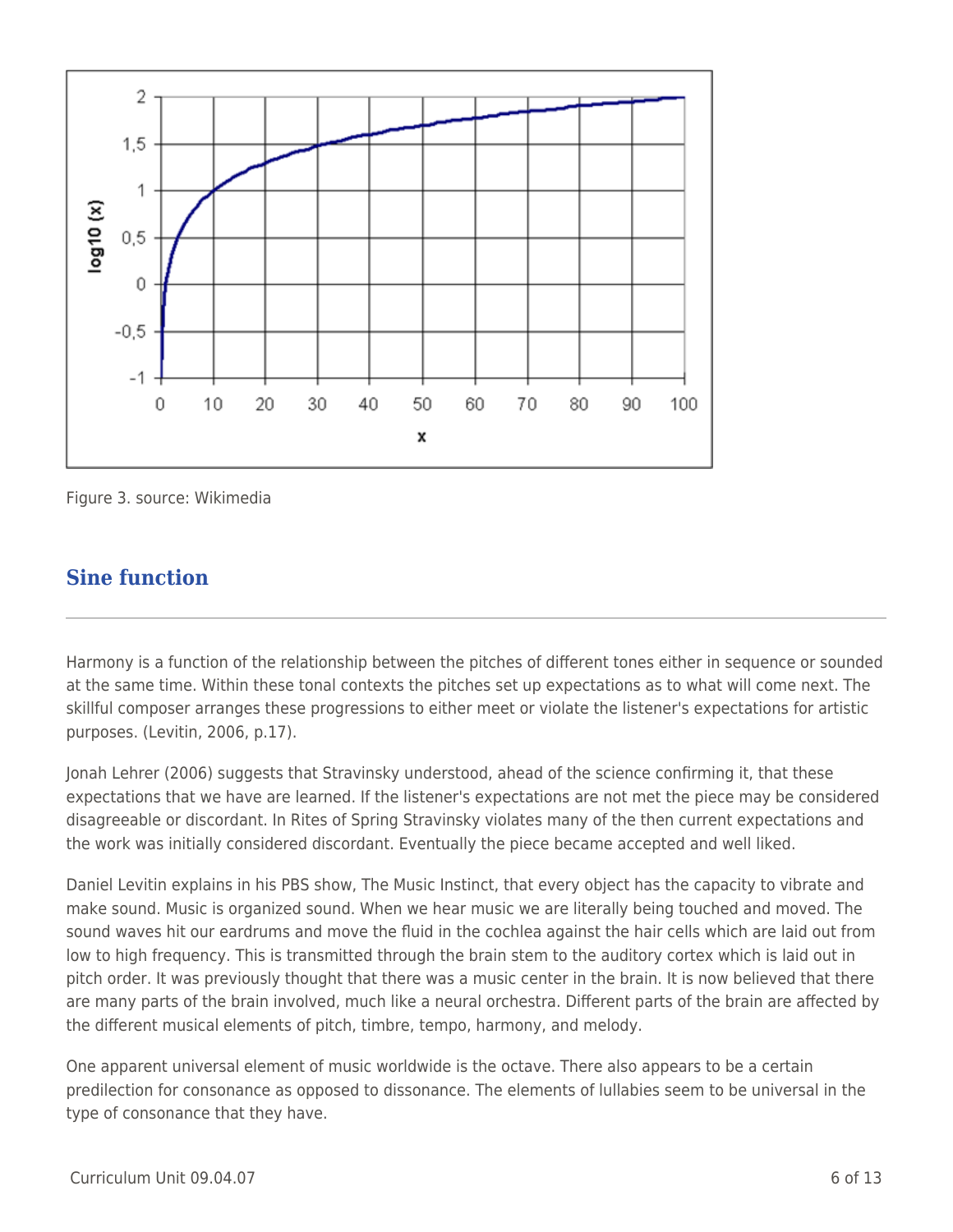Dissonance and consonance may be graphed using sine waves. The sine wave related to a musical pitch has the following form, where A is the amplitude of the sound (or the volume, measured in decibels) and B is the frequency of the note (measured in Hz):

 $f(x) = Asin(Bx)$ . See figure 4 where the frequency B determines T, the period of the function. Period is calculated as (2Π / frequency).

Students will be directed to graph a variety of chord patterns and determine, by listening and looking at their graphs, which combinations are dissonant or consonant.



Figure 4. source: Wikimedia

Within the key of C the only recognized chords are built off of the notes of the respective major scale. This causes some chords to be major and some minor, because of the unequal spacing of tones in the scale. To build the standard three-note chord we start with any of the tones of the C major scale, skip one, then use the next one, then skip one again and use the next one after that. The first chord of C major is C-E-G. Because the bfirst interval formed, between C-E is a major third, we call this a major chord, C major. The next chord built in similar fashion is D-F-A. Because the interval between D and F is a minor third this is a minor chord, D minor (Levitin, 2006).

If we graph the sine waves of the three notes, C-E-G, we will notice that all three intersect at a specific point. The intersection point for C will be exactly 2 periods. The intersection point for E will be exactly 2.5 periods. The intersection point for G will be exactly 3 periods. This will hold true for all major chords.

Major chords and minor chords have a very different sound. Even though most non-musicians could not name a chord upon hearing it, or label it as major or minor, if they hear a major chord and a minor chord played one right after the other they would be able to distinguish the two. "And their brains can certainly tell the difference - a number of studies have shown that nonmusicians produce different physiological responses to major versus minor chords, and major versus minor keys" (Levitin, 2006, p. 267).

The sine waves for randomly selected notes will also intersect randomly. It is interesting that only when

 $C$ urriculum Unit 09.04.07  $\qquad \qquad$  7 of 13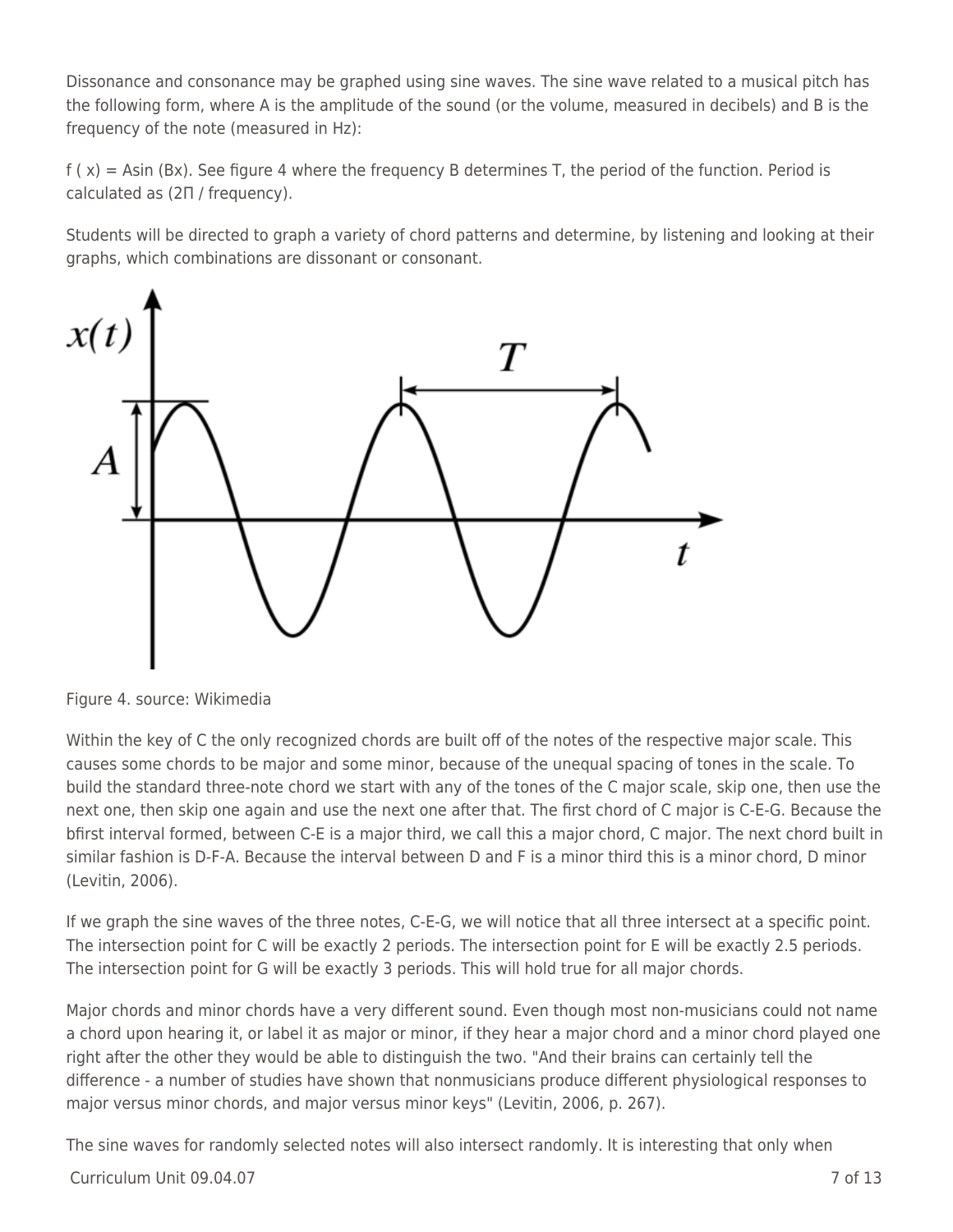sounds fit a certain pattern do we find them pleasing, or consonant.

Another, although more complex, application of sine waves is in modeling brain activity through brain waves. One way to record brain activity is with the electroencphalogram (EEG) along with measures of eye movement and skeletal muscle movement. In figure 5 the EEG is highlighted in the dark box.

The heavy dark line highlights rapid eye movement (REM) sleep. There are generally two stages to sleep, REM and non-REM. Most memorable dreaming occurs during REM sleep. The EEG is characterized by rapid, low voltage. This is represented in the graph of the EEG as having a high frequency, or short period, and low amplitude. During this stage of sleep mammals lose muscle tone and are in a near state of paralysis, likely thought to prevent self-injury while sleeping.

**1999 - 1999 - 1999 - 1999 - 1999 - 1999** 3 학교이어~ 학생이어어 한 장 **LEOS REOC C3A2** CAAL 01A2 O<sub>2A</sub> **LEM NAI** nю ABO eco 5802 600 la<br>Santasan

The deepest sleep is characterized by a graph with a relatively low frequency and resulting longer period.

Figure 5. source: Wikimedia

# **Classroom Activities**

#### **Lesson 1**

For this lesson idealized data will be used to study the reaction times of various animals, as well as humans. Reaction time is nerve conduction from the foot to the brain and back to the foot. The idealized universal conduction velocity will be 100 meters per second. The students will be given data such as the distance from the extremities to the cortex. For example, from the giraffe's toes to his brain is approximately 5 meters. From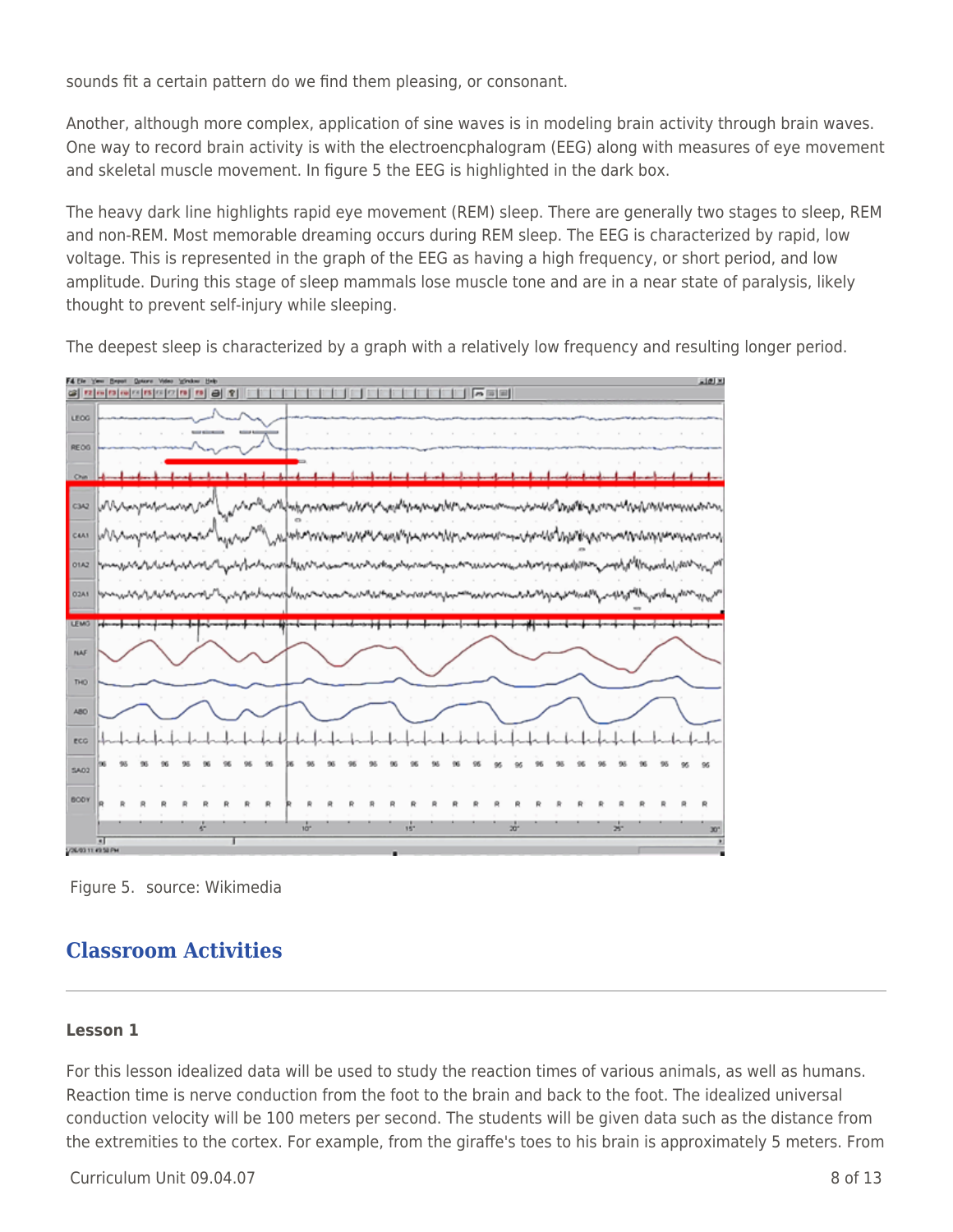a mouse's toe to his brain is approximately 0.1 meters.

| Animal     | Nerve length | Conduction<br>velocity  | <b>Reaction Time</b> |
|------------|--------------|-------------------------|----------------------|
| Blue whale | 32 meters    | $100 \,\mathrm{m/sec}.$ |                      |
| Giraffe    | 5 meters     | $100 \,\mathrm{m/sec}.$ |                      |
| Human      | 2 meters     | $100 \,\mathrm{m/sec}.$ |                      |
| Dog        | 1 meter      | $100 \,\mathrm{m/sec}$  |                      |
| Mouse      | $0.1$ meter  | $100 \,\mathrm{m/sec}.$ |                      |

Begin the lesson with the question of which will have the quickest reaction time - a giraffe or a mouse? A human or a blue whale? Then have students complete the table remembering that the impulse must travel from the foot or tail to the cortex and back. Once the table is complete have students write and equation. Finally, have students graph their results.

#### **Lesson 2**

This lesson will use bags of marbles to represent neurons in the brain. Remind students of the formula for the volume of a sphere: V = (4/3)\*Π\*r 3 . Have about six different size bags - clear plastic bags work well - in order to show the differing amounts of marbles each bag will hold. Demonstrate the capacity of various bags. Alternatively you may have several students demonstrate this.

Using an average size of 50 micron diameter for each neuron, have students calculate brain volume and required diameter in the following table: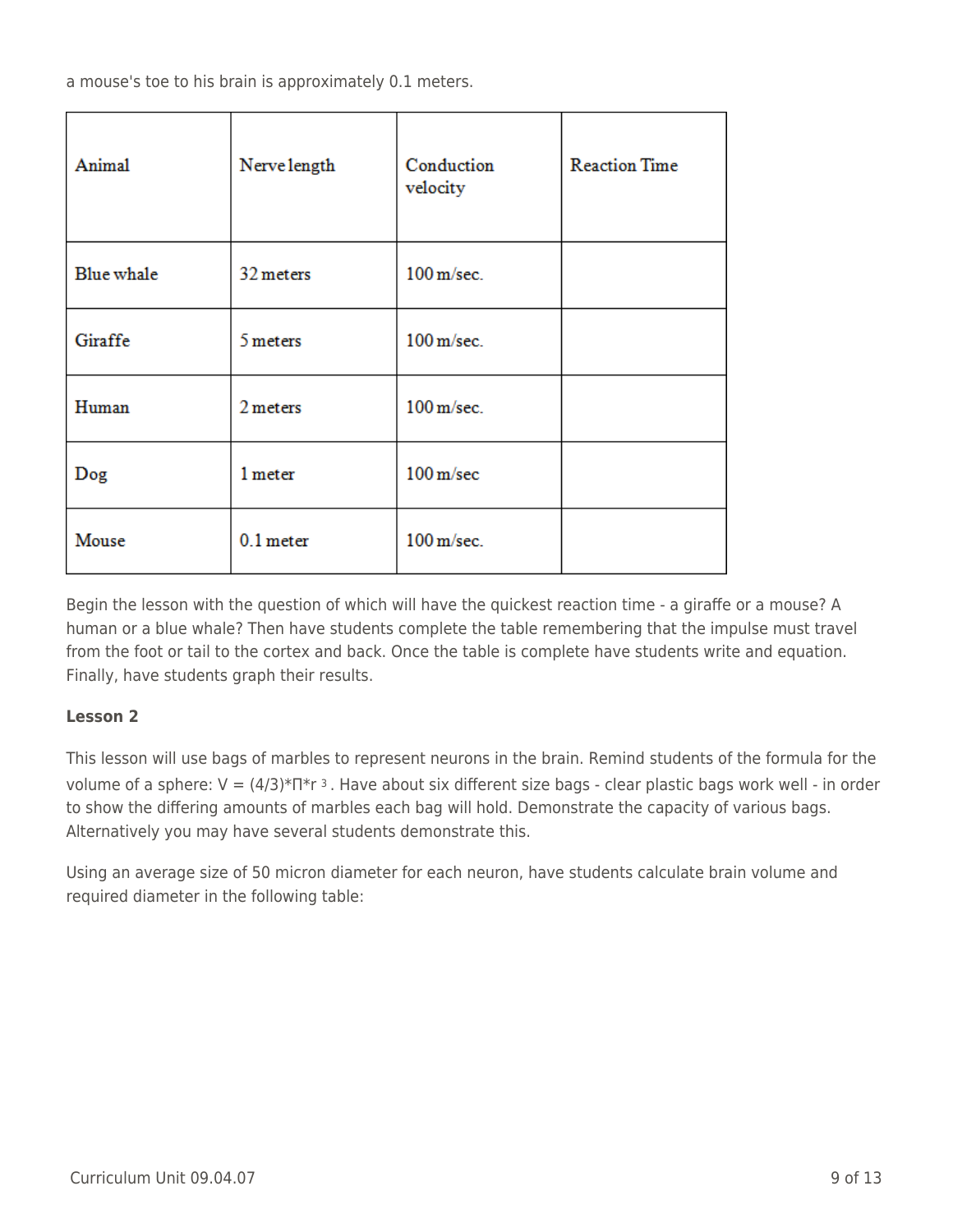| Animal   | Neurons         | Volume | Diameter |
|----------|-----------------|--------|----------|
| Ant      | 10,000          |        |          |
| Sea slug | 7,000           |        |          |
| Cat      | 300,000,000     |        |          |
| Dog      | 160,000,000     |        |          |
| Elephant | 200,000,000,000 |        |          |
| Human    | 100,000,000,000 |        |          |
| Mouse    | 4,000,000       |        |          |
| Whale    | 200,000,000,000 |        |          |
| Sponge   | 0               |        |          |

#### **Lesson 3**

For this activity I use an electronic keyboard and TI-83 or TI-84 graphing calculator. This especially motivates those students with a musical background. Many students have never realized the deep connection between music and mathematics.

First, in order to determine the frequencies of each note in the tempered scale, we start with middle C, which has a frequency of 261.63. Each note up is calculated by the formula  $f_n = f_0 * (2^{1/12})$  n which will produce the following table of frequencies: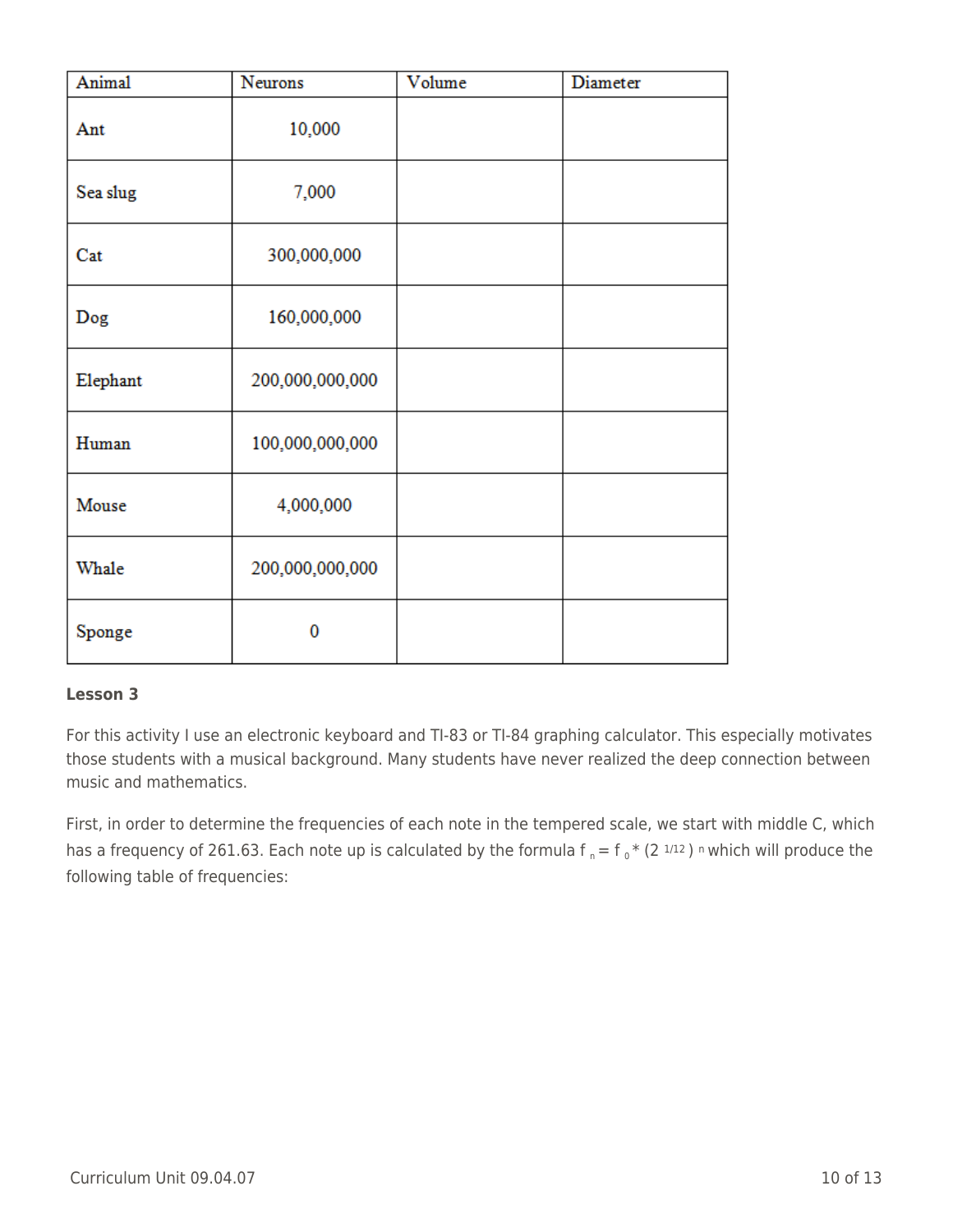| $\mathrm{C}_4$                                  | 261.63 |
|-------------------------------------------------|--------|
| $C_{4}^{\#}$ D <sup>b</sup> <sub>4</sub> 277.18 |        |
| $D_4$                                           | 293.66 |
| $D^{\#}_4/E^b{}_4 311.13$                       |        |
| E4                                              | 329.63 |
| F4                                              | 349.23 |
| $F#_{4}/G^{b}$ <sub>4</sub> 369.99              |        |
| $G_4$                                           | 392.00 |
| $G^{\#}_4/A^b_4$ 415.30                         |        |
| $A_4$                                           | 440.00 |
| $A^{\#_4/Bb_4 466.16$                           |        |
| $B_4$                                           | 493.88 |
| C٢                                              | 523.25 |

Have a student, preferably one with a musical background, play several different chords, both consonant and dissonant. Also, have the student play the C major chord.

Using 2 as the amplitude have students insert frequencies for C, E, and G into the  $y=$  with each respective frequency in . Set windows on the calculator to y min -2.5, y max 2.5, x min 0, x max Π/265. Make sure students have set the calculators in radian mode.

Have students observe where the three graphs intersect. For C major, the graphs will intersect where C is 2 periods, E is 2.5 periods and G is 3 periods. Have students compare other chords.

# **Implementing District Standards**

The unit addresses several district standards relating to the family of functions which are included in both the Algebra II and Precalculus curriculum. Students will use real and idealized data to represent and model phenomena which will engage them. Specific power standards include:

Identify the characteristics of functions and relations, including domain and range. Represent functions and relations on the coordinate plane Identify an appropriate symbolic representation for a function displayed graphically or verbally. Recognize and explain the meaning of x and y intercepts as they relate to a context, graph, table or equation Relate the table and graphical representation of a function to its family and find equations, intercepts, maximum or minimum values, asymptotes and line of symmetry for that function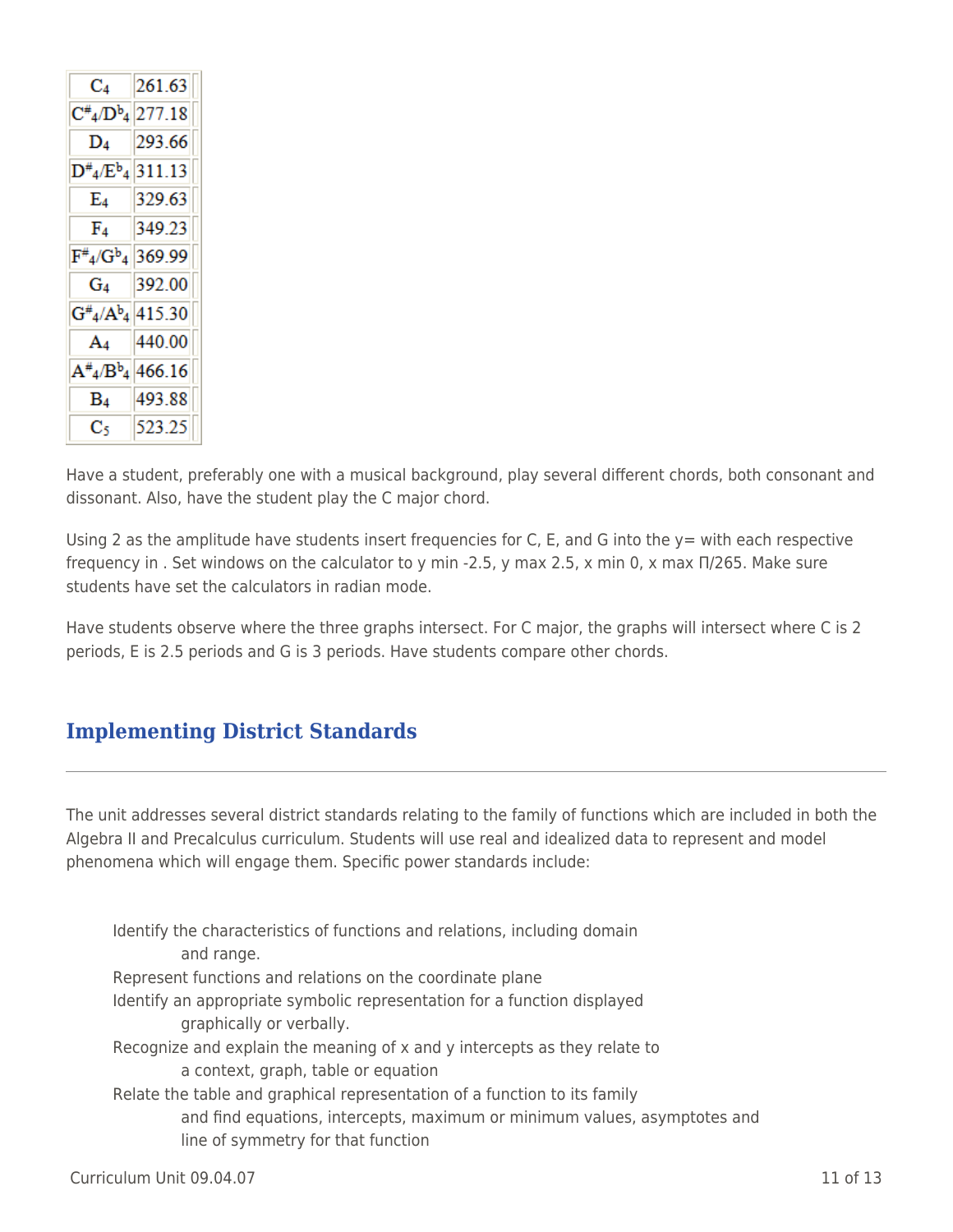Recognize the effect of changes in parameters on the graph of functions or \_\_\_\_ \_\_\_\_ relations Combine compose and invert functions.

# **Bibliography**

Lehrer, J., (2007). Proust was a Neuroscientist. New York: Houghton Mifflin.

Levitin, D. J., (2006). This is Your Brain on Music: The Science of a Human Obsession. New York: Dutton.

- Levitin, D.J., (2008). The World in Six Songs: How the Musical Brain Created Human Nature. New York: Dutton.
- Larson, R., et al. (2004). Algebra 2. Evanston: McDougall Littell.
- Sacks, O. (1985). The Man who Mistook His Wife for a Hat. New York: Summit Books.
- Senk, S., et al. (1998). UCSMP Functions, Statistics and Trigonometry. Glenview: Addison Wesley.
- Tufte, E. R., (1983). The Visual Display of Quantitative Information. Cheshire: Graphics Press.

### **Web Sites**

http://en.wikipedia.org/wiki/List\_of\_animals\_by\_number\_of\_neurons

numbers of neurons

http://faculty.washington.edu/chudler/facts.html

Curriculum Unit 09.04.07 12 of 13